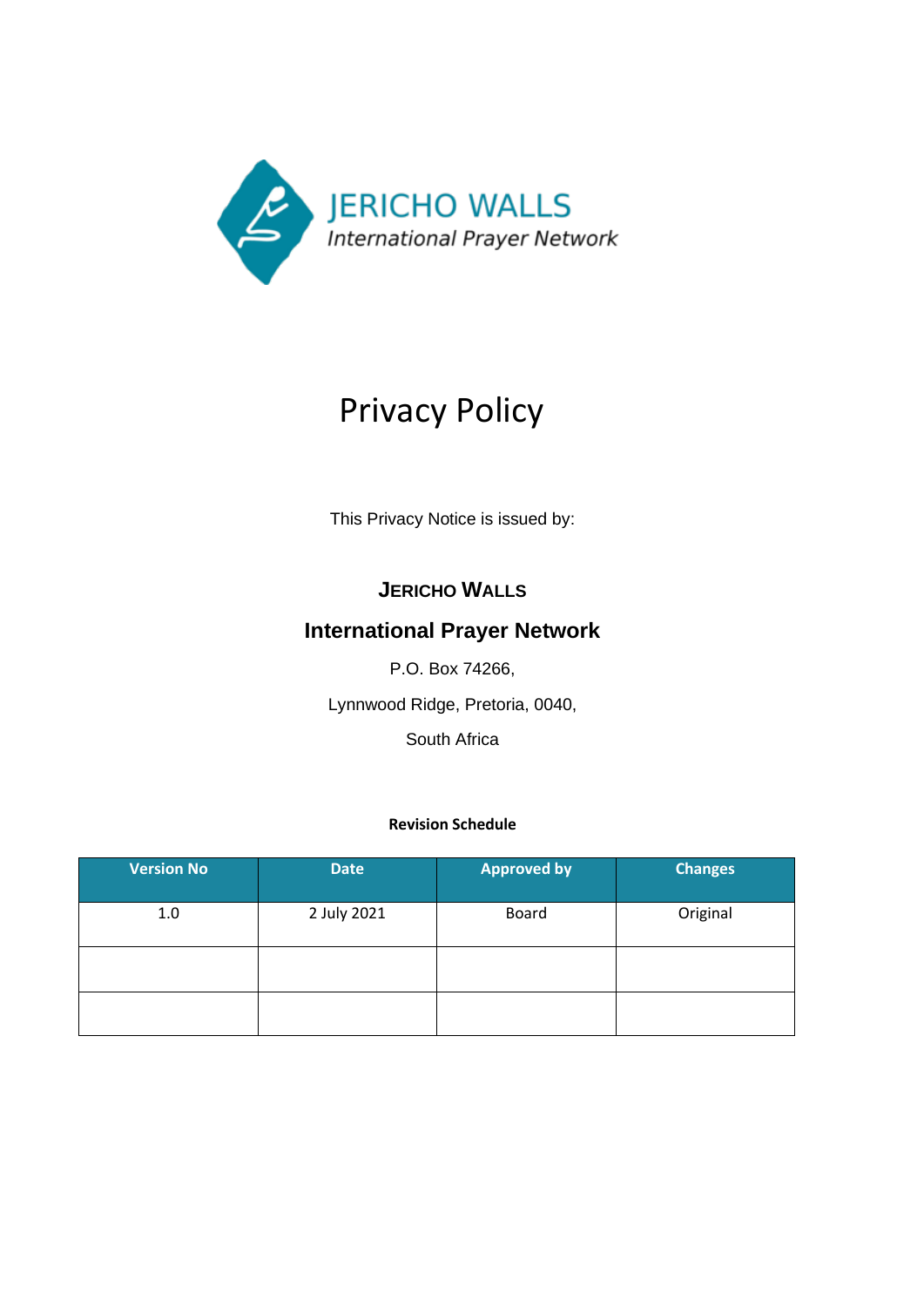

# **At Jericho Walls International Prayer Network we respect your privacy.**

#### **Introduction**

Welcome to our privacy policy. This is our plan of action when it comes to protecting your privacy. We respect your privacy and take the protection of personal information very seriously.

#### **Purpose**

The purpose of this policy is to describe the way that we collect, store, use, and protect information that can be associated with you or another specific natural or juristic person and can be used to identify you or that person, such as name(s), surname combined with your physical address, contact details and/or passport/identity number. Personal information (in South Africa) also refers to the personal information that uniquely identifies a legal entity, such as the trading name of a business combined with the registration number.

#### **Deemed acceptance**

By using our website in any way, you are deemed to have read, understood, accepted, and agreed to be bound by all this website's terms.

#### **How we handle your personal information**

#### **Audience**

This policy applies to you if you are:

- a visitor to our website.
- a member of our interdenominational Christian prayer ministry, or
- a client who has requested prayer material or registered for a conference that we provide.

#### **Personal information**

Personal information includes:

- certain information collected on registration or subscription,
- certain information collected on submission, and
- optional information that you provide to us voluntarily.

Personal information may be given to or collected by us in writing as part of a written application form, electronically such as email, telephonically, online or via any app used by us.

Personal information excludes:

- information that has been made anonymous so that it does not identify a specific person,
- permanently de-identified information that does not relate or cannot be traced back to you specifically,
- non-personal statistical information collected and compiled by us, and
- information that you have provided voluntarily in an open, public environment or forum including any blog, chat room, community, classifieds, or discussion board (because the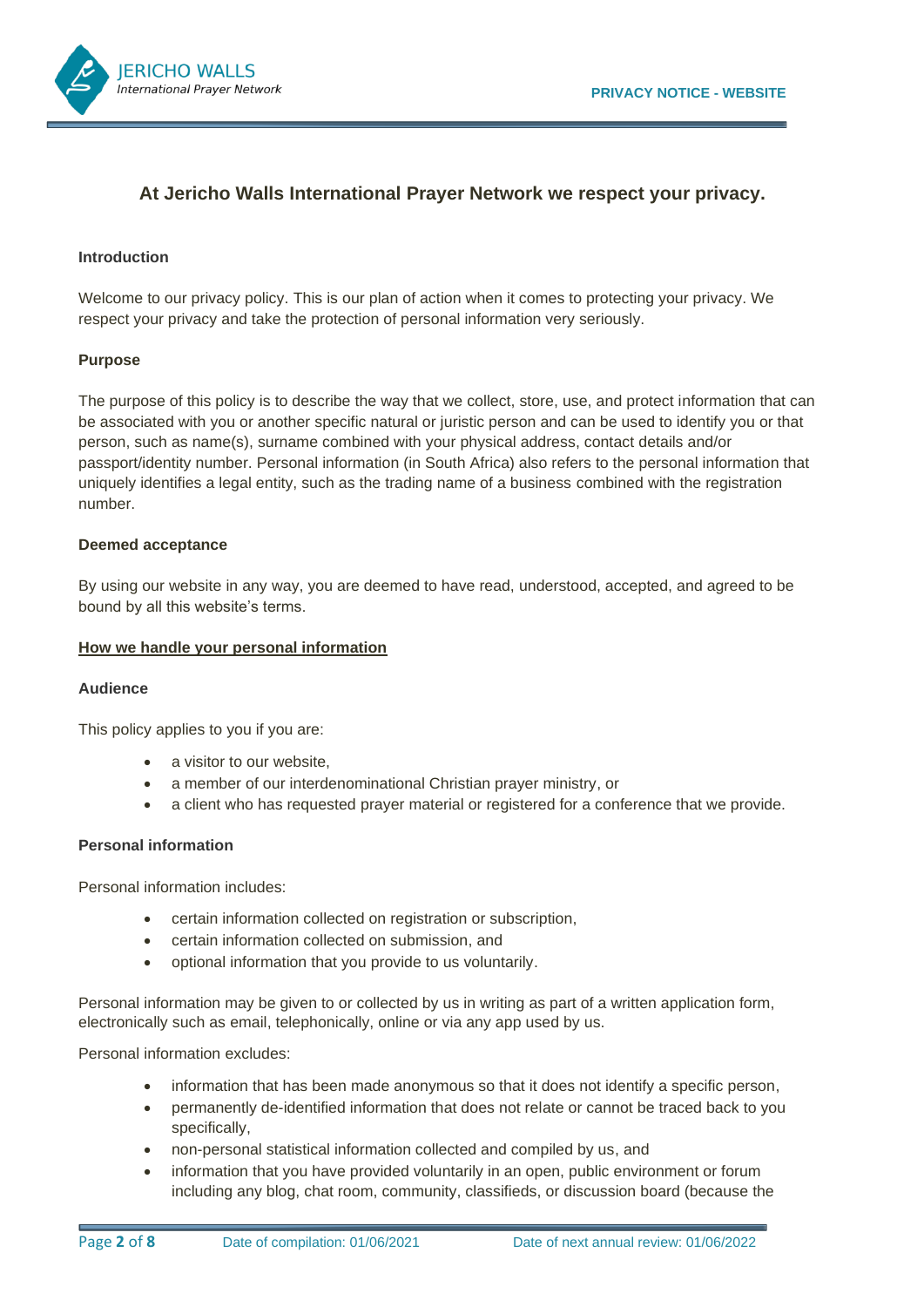

information has been disclosed in a public forum, it is no longer confidential and does not constitute personal information subject to protection under this policy).

Processing of personal information includes any initial processing that we do when we first collect your personal information. It also includes any further and ongoing processing that we are allowed to carry out legitimately in terms of the reasons listed below.

The term "processing" includes collecting, using, altering, merging, linking, organising, disseminating, storing, retrieving, disclosing, erasing, archiving, destroying, or disposing of personal information.

#### **Common examples**

Common examples of the types of personal information which we may collect, and process include your:

- **identifying information** such as your name and surname, date of birth, or identification number of any kind,
- **contact information** such as your phone number or email address,
- **address information** such as your physical or postal address, or
- **demographic information** such as your gender or marital status.

# **Sensitive personal information**

Depending on your request to register for a conference of obtain prayer material, we may also collect sensitive personal information including your:

financial information – such as your bank account details,

# **Legal capacity**

Any person younger than 18 years old or any person who does not have legal capacity to conclude legally binding contracts, may not order prayer material from us or register for a conference.

# **Changes to the Privacy Policy**

We may change the terms of this policy at any time by updating this web page. All amendments to the Privacy Policy will be posted on the website. Whenever you access the site you will be bound to the current version. Continued use of this site will constitute acceptance of the current version. Unless otherwise stated, the current version shall supersede and replace all the previous versions of the Privacy Policy.

#### **Collection of information**

#### **On registration**

Once you subscribe via our website or register for a conference, you will no longer be anonymous to us as you will provide us with certain personal information.

This personal information could include: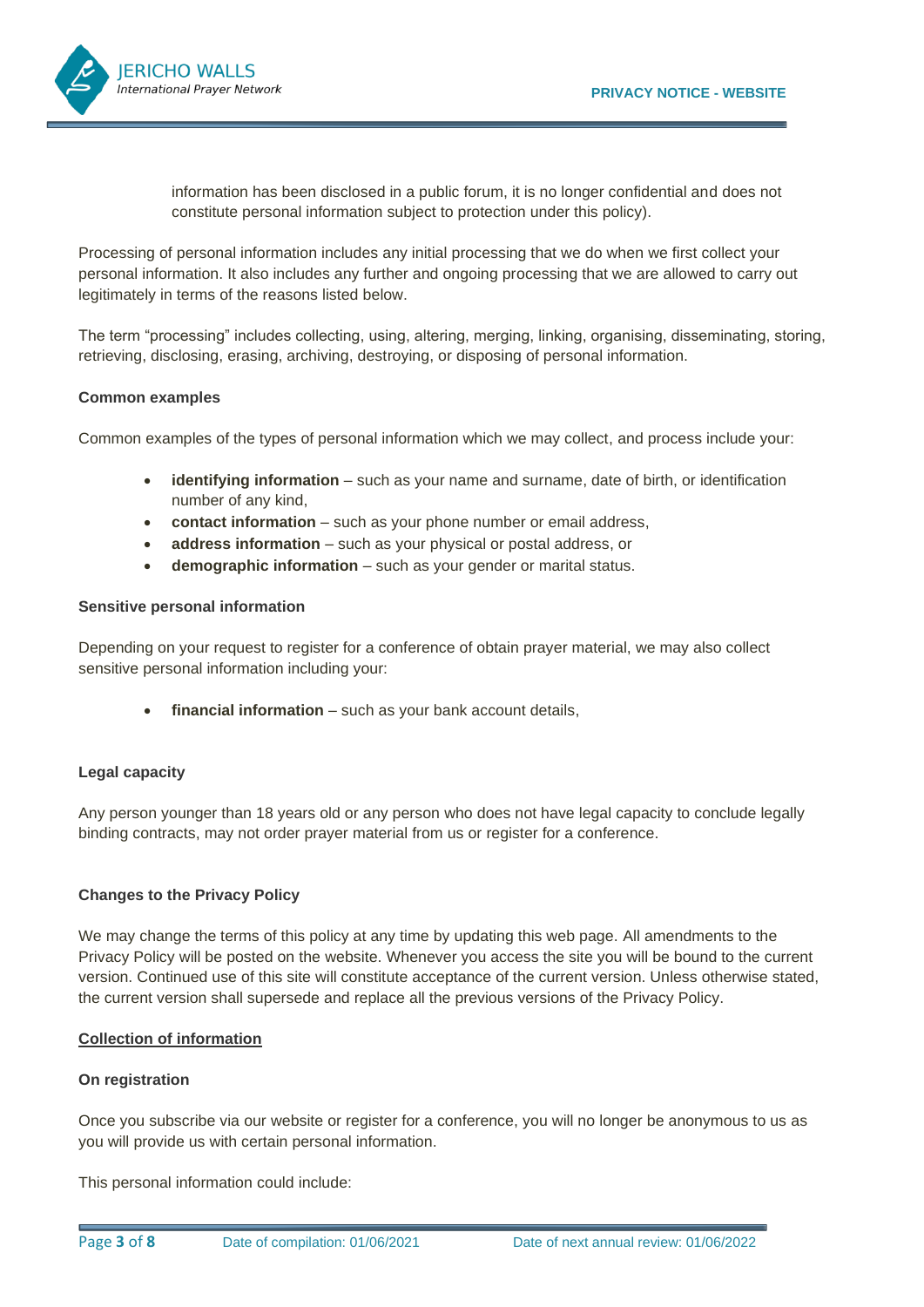

- your name and surname,
- your email address,
- your telephone number,
- your company name, company registration number, and VAT number,
- your postal address or street address

We will use this personal information to provide the services and information you requested and for any other purposes set out in this policy.

Note: You may only send us personal information of another data subject where you have their permission to do so.

#### **From browser**

We automatically receive and record Internet usage information on our server logs from your browser, such as your Internet Protocol address (**IP address**), browsing habits, click patterns, version of software installed, system type, screen resolutions, colour capabilities, plug-ins, language settings, cookie preferences, search engine keywords, JavaScript enablement, the content and pages that you access on the website, and the dates and times that you visit the website, paths taken, and time spent on sites and pages within the website (**usage information**). Please note that other websites visited before entering our website might place personal information within your URL during a visit to it, and we have no control over such websites. Accordingly, a subsequent website that collects URL information may log some personal information.

#### **Cookies**

We may place small text files called 'cookies' on your device when you visit our website. These files do not contain personal information.. These files serve several useful purposes for you, including:

- tailoring our website's functionality to you;
- improving how our website performs;
- allowing third parties to provide services to our website e.g. for analytical purposes

Your internet browser generally accepts cookies automatically, but you can often change this setting to stop accepting them. You can also delete cookies manually. However, no longer accepting cookies or deleting them may prevent you from accessing certain aspects of our website where cookies are necessary. Many websites use cookies and you can find out more about them at: [www.allaboutcookies.org](http://www.allaboutcookies.org/)

#### **Third party cookies**

Some of our business partners use their own cookies or widgets on our website. We have no access to or control over them. Information collected by any of those cookies or widgets is governed by the privacy policy of the company that created it, and not by us.

#### **Web beacons**

Our website may contain electronic image requests (called a **single-pixel gif** or **web beacon** request) that allow us to count page views and to access cookies. Our web beacons do not collect, gather, monitor, or share any of your personal information. We merely use them to compile anonymous information about our website.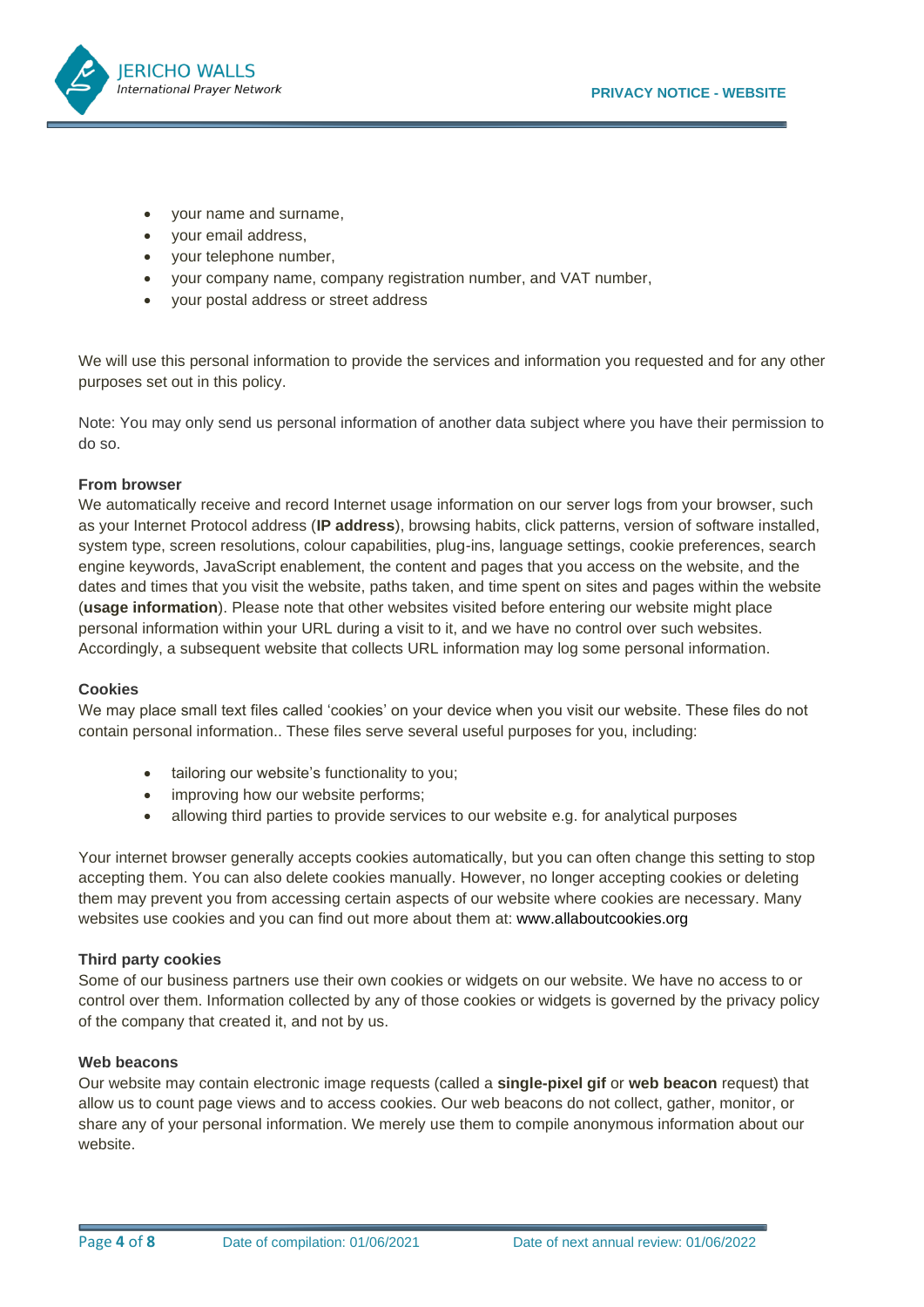

#### **Optional details**

You may also provide additional information to us on a voluntary basis (optional information). This includes content that you decide to download from our website or when you respond to surveys.

#### **Purpose for collection**

We will only collect and process your personal information for the reason you provided it to us, or to enable us to comply with the requirements of specific local or foreign laws that we are governed by; or to comply with any regulations, directives, judgments or court orders, government sanctions or embargoes, reporting requirements under financial transactions legislation, and demands of any authority, regulator, tribunal, enforcement agency or exchange body.

We may process your personal information to protect your or our legitimate interests. We will not collect and process personal information about you that we do not need for this purpose. The general purposes for which we collect and process your personal information include, but are not limited to:

- **goods or services purposes** such as collecting orders or requests for, and then providing it to you,
- **business purposes** such as internal audit, accounting,
- **legal purposes** such as handling claims, complying with regulations, or pursuing good governance.

We may use your web usage information for the purposes described above and to:

- Monitor website usage metrics such as total number of visitors and pages accessed.
- Creating a record of you on our system to verify your identity, assess your request for prayer material and/or attendance at a conference, provide you with the prayer material and/or conference you have applied for and then communicate with and keep you informed about them.
- Further processing for historical, statistical or research purposes where the outcomes will not be published in an identifiable format.
- Conducting surveys to gauge an audience's sentiment.
- Where you have applied for employment with us, we perform applicant screening and background checks, and such screening may include social media screening and screening relating to any information about you we may obtain from publicly available sources such as search engine results.
- Where you are an employee (including contractors), we create an employment record of you on our system to facilitate continuous monitoring during your employment with us.
- Where you have been identified as a next of kin by an employee or customer, we create a record of you on our system.
- Where you are a supplier to us, we process your personal information for due diligence, risk assessment, administrative and payment purposes.

Furthermore, we will not process your special personal information unless:

- You have consented to the processing of it (in circumstances where we are legally obliged to obtain your consent).
- It is necessary to exercise or defend a right or obligation in law.
- It is necessary to comply with an international legal obligation of public interest.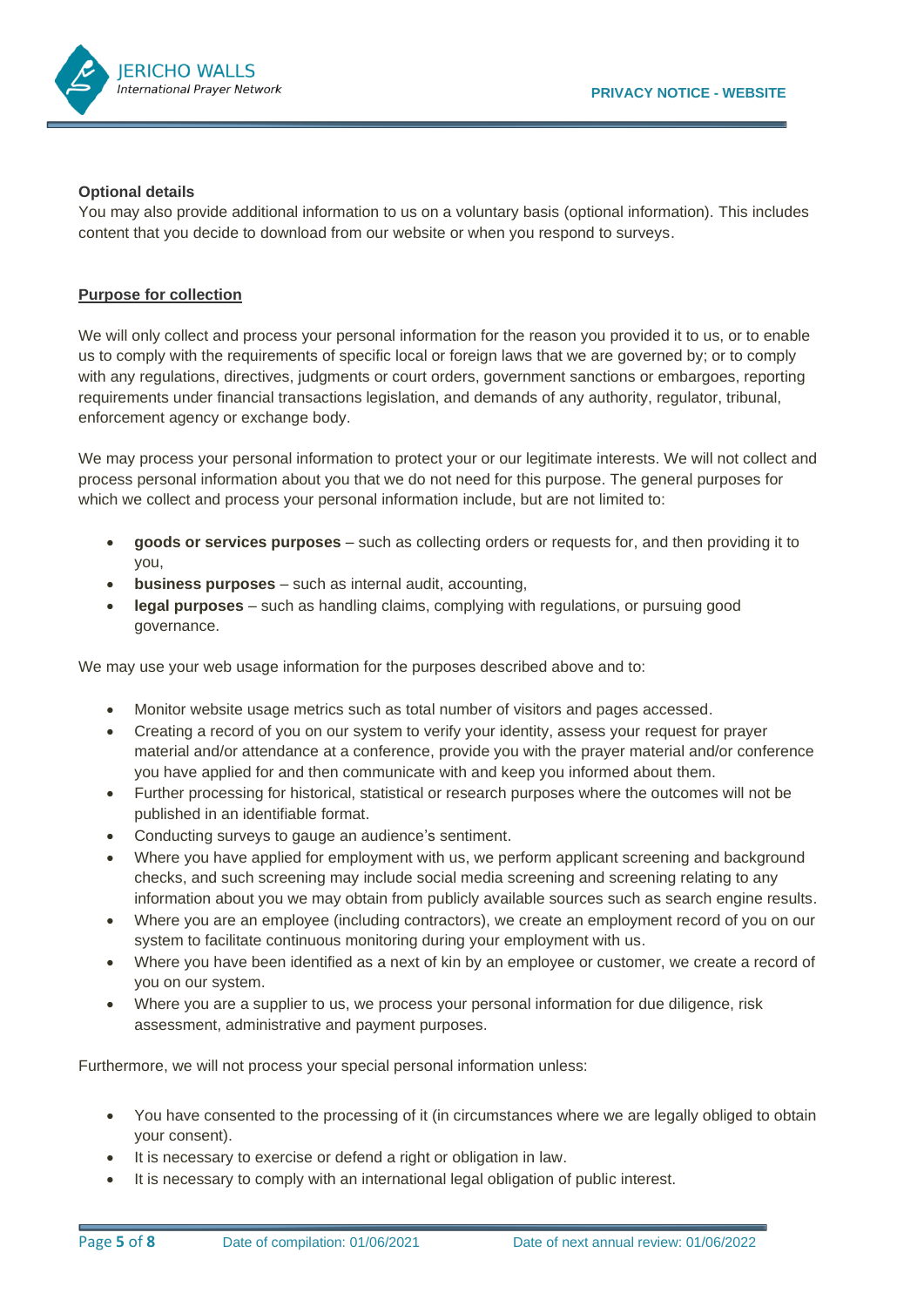

- It is for certain historical, research or statistical purposes that would not adversely affect your privacy.
- You have deliberately made your personal information public.

For the purposes outlined above, we will, in most instances, collect and process your personal information internally. Where your personal information is shared internally, such sharing will be carried out only for the purposes outlined above. However, there are times when we need to outsource these functions to third parties who enable us to provide the material or service you requested. These might include parties in other countries. We may also need to share your personal information with external organisations, such as credit bureaus, tax authorities or other regulatory or industry bodies, so that we can meet our due diligence or regulatory requirements.

#### **Disclosure**

#### **Sharing**

We may share your personal information with:

- our goods or services providers under contract who help provide certain goods or services or help with parts of our business operations, including fraud prevention, bill collection, technology services (our contracts dictate that these goods or services providers only use your information in connection with the goods or services they supply or services they perform for us and not for their own benefit);
- banking partners as required by credit card association rules for inclusion on their list of terminated merchants (if you utilise the services to receive payments and you meet their criteria); and
- other third parties who provide us with relevant services where appropriate.

#### **Regulators**

We may disclose your personal information as required by law or governmental audit.

# **Law enforcement**

We may disclose personal information if required:

- by a subpoena or court order;
- to comply with any law;
- to protect the safety of any individual or the general public; and
- to prevent violation of our customer relationship terms.

#### **No selling**

We will not sell personal information. No personal information will be disclosed to anyone except as provided in this privacy policy.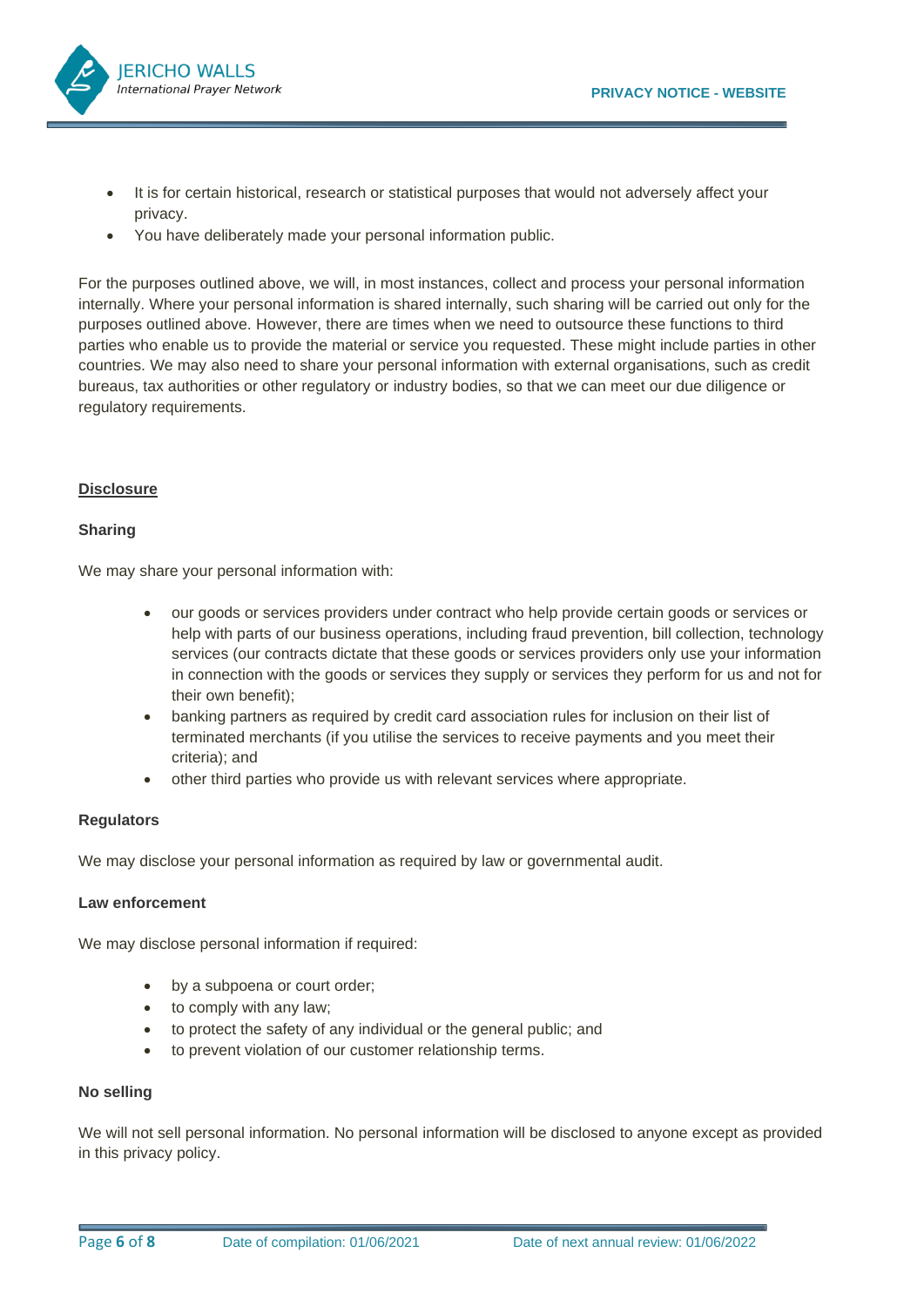

#### **Employees**

We may need to disclose personal information to our employees who require the personal information to perform their duties. These include our responsible management, human resources, accounting, audit, compliance, information technology, or other personnel.

# **Security**

We take the security of personal information very seriously and always do our best to comply with applicable data protection laws. Our hosting company will host our website in a secure server environment that uses a firewall and other advanced security measures to prevent interference or access from outside intruders. We authorise access to personal information only for those employees who require it to fulfil their job responsibilities. We implement disaster recovery procedures where appropriate.

#### **Accurate and up to date**

We will try to keep the personal information we collect as accurate, complete, and up to date as is necessary for the purposes defined in this policy. From time to time, we may request you to update your personal information. You can review, update or delete any personal information that we hold about you by accessing your information via a link in an email communication that we have sent you in the past, by emailing us or phoning us.

#### **Retention**

We will only retain your personal information for as long as it is necessary to fulfil the purposes explicitly set out in this policy, unless:

- retention of the record is required or authorised by law; or
- you have consented to the retention of the record.

During the period of retention, we will continue to abide by our non-disclosure obligations and will not share or sell your personal information. We may retain your personal information in physical or electronic records at our discretion.

# **Transfer to another country**

We may transmit or transfer personal information outside of the country in which it was collected to a foreign country and process it in that country. Personal information may be stored on servers located outside the country in which it was collected in a foreign country whose laws protecting personal information may not be as stringent as the laws in the country in which it was collected. You consent to us processing your personal information in a foreign country whose laws regarding processing of personal information may be less stringent.

# **European Union or United Kingdom**

To the extent that local legislation permits or if you are a resident of the European Union or United Kingdom, you have the following rights regarding your personal information: